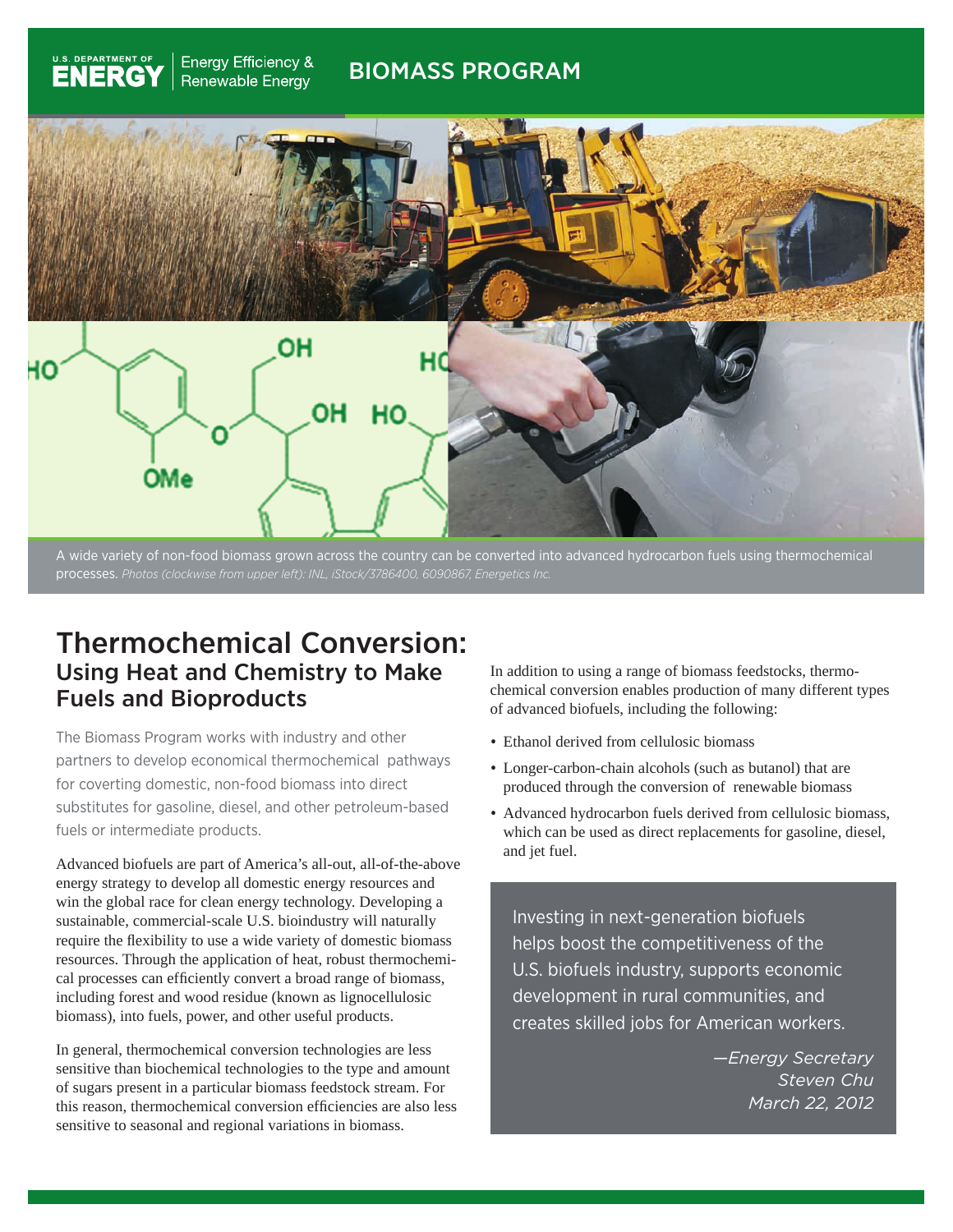#### Expanding Our Biomass Options

The elevated temperatures of thermochemical processes (300-1,000°C) overcome the natural resistance of biomass to conversion, thus expanding the range of feedstocks that can potentially be used by the growing U.S. bio-industry. The Biomass Program works collaboratively with teams from industry, academia, and the National Laboratories to conduct innovative research and development (R&D) to improve the energy efficiency and cost effectiveness of thermochemical conversion technologies. This ongoing work focuses on converting biomass and organic residues into intermediates, fuels, chemicals, or power using pyrolysis, gasification, and other catalytic conversion processes. Two of the most common thermochemical approaches are gasification and pyrolysis:

#### **Gasification**

Gasification processes for liquid fuels use heat and may use a limited amount of oxygen to convert biomass into a synthesis gas (syngas), which consists primarily of carbon monoxide and hydrogen. Productspecific catalysts are then used to turn the syngas into liquid transportation fuels.

#### **Key Challenges:**

- Demonstrating reliable reactor operation
- Developing improved catalysts for liquid fuel production



The National Renewable Energy Laboratory developed a fluidizable tar-reforming catalyst that converts tars (a by-product of gasification) into additional syngas for fuel synthesis. *Photo: NREL/20398* 

• Refining efficient gas cleaning technologies

#### Pyrolysis/Liquefaction

Pyrolosis is a thermochemical process during which biomass feedstocks are broken down using heat in the absence of oxygen. This process produces a bio-oil that can be further refined to create renewable hydrocarbon transportation fuels. The decomposition occurs at lower temperatures than gasificaton processess and produces a liquid oil instead of a synthesis gas. This bio-oil varies in

oxygen content and viscosity depending upon the processing conditions and the presence of a catalyst. A specific type of processing called "fast pyrolysis" involves rapidly heating the biomass in a reactor to approximately 500° for less than two seconds.

#### **Key Challenges:**

- Removing oxygen
- Cleaning and stabilizing the bio-oils
- Improving catalysts for upgrading biooils into finished fuels



#### Thermochemical Conversion via Pyrolysis

Photo: (Left to right)NREL/15700; iStock/3067027, 12902533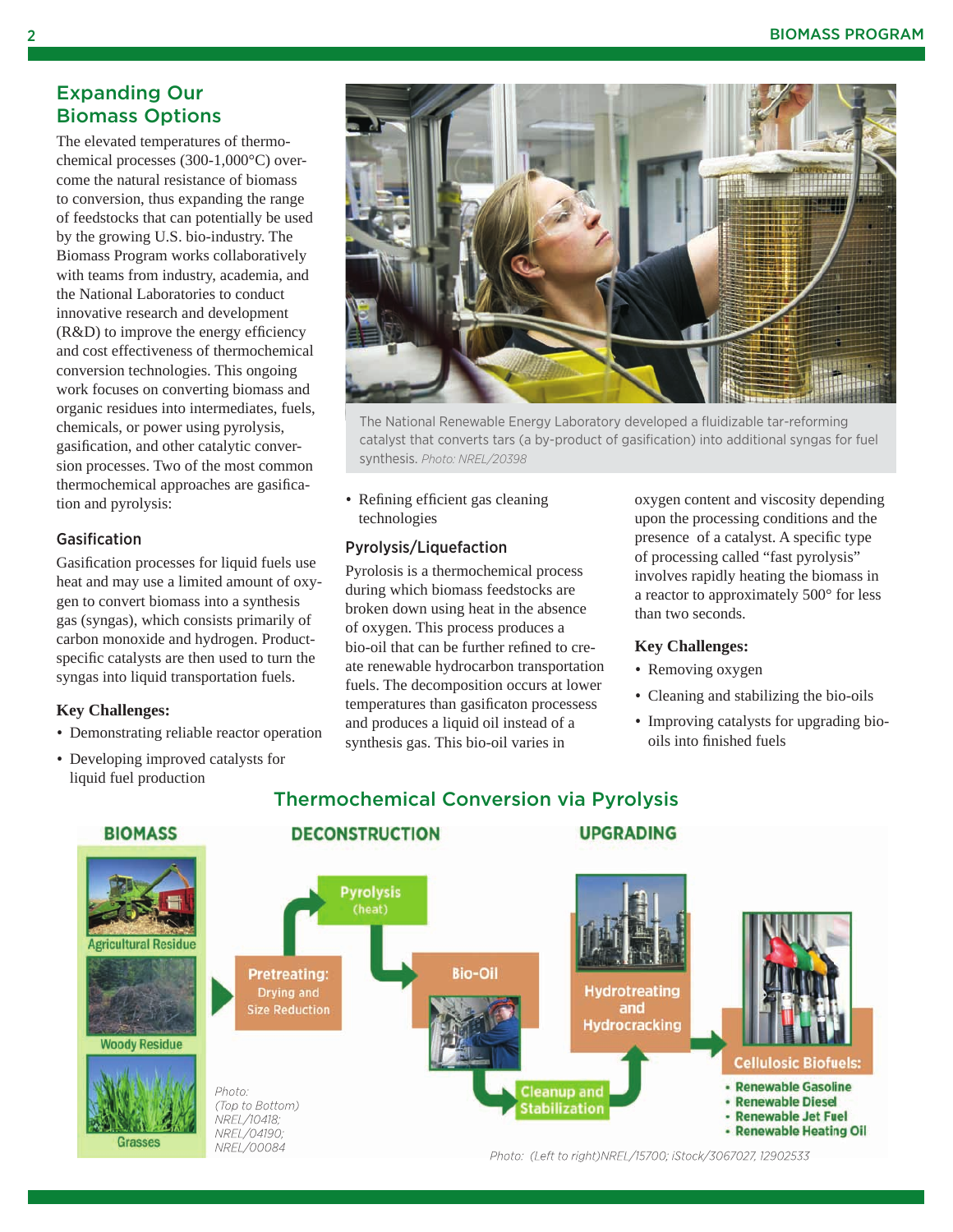#### Pathway to Diverse **Biofuels and Benefits**

The flexibility of thermochemical processing provides the opportunity to develop cost-effective methods for producing advanced biofuels that deliver diverse benefits. The specific level and mix of benefits vary by biofuel, providing a range of product choices to meet market needs and priorities. These benefits include the following:

- • **Climate Change:** On a life-cycle basis, advanced biofuels produced via thermochemical conversion processes could reduce greenhouse gas emissions by 50% or more.<br>
Demonstrating
- **Infrastructure Compatibility**: Many<br>advanced biofuels are compatible with advanced bioruels are compatible with **Processes**<br>the existing fuel delivery infrastructure The Biomass Program is working in (pipelines, tanks, pumps, blending The Biomass Program is working in facilities vehicles etc.) facilitating partnership with private industry and facilities, vehicles, etc.), facilitating partnership with private indust<br>rapid commercial introduction of these others to develop and scale up rapid commercial introduction of these renewable fuels. technologies for efficiently producing



Program research in thermochemical conversion is helping to define feedstock criteria for reliable processing in pressurized systems. *Photo: iStock/4373820* 

biofuels and bioproducts. Current projects are focused on enabling biorefineries to efficiently convert woody or lignocellulosic biomass into biofuels at demonstration and commercial scales.



The Program is working to better understand the physical properties, reactivities, and compatabilities of biofuel intermediates for finishing in traditional petroleum refineries. *Photo: Microsoft/MP900185095* 

| <b>Conversion Steps</b>                                                                                                                               | Feedstock                                                                        | <b>DOE Projects</b>                                                                                              | <b>Stage</b>                      | <b>Product</b>                                                                                                                  |
|-------------------------------------------------------------------------------------------------------------------------------------------------------|----------------------------------------------------------------------------------|------------------------------------------------------------------------------------------------------------------|-----------------------------------|---------------------------------------------------------------------------------------------------------------------------------|
| • Gasification of biomass to<br>syngas<br>• Synthesis into mixed<br>alcohols<br>• Distillation into pure ethanol                                      | Agricultural residue<br>(e.g., corn stover)<br>and short-rotation<br>woody crops | Address issues with<br>syngas cleanup<br>and conditioning<br>and mixed alcohol<br>synthesis technology           | Commercial-scale<br>demonstration | Ethanol for use in<br>gasoline engines or<br>blending in gasoline                                                               |
| • Gasification of biomass to<br>syngas<br>• Catalytic conversion into<br>hydrocarbon fuels<br>• Refining into "clean diesel"<br>and naphtha fractions | Wood.<br>agricultural residue,<br>switchgrasss                                   | Address issues with<br>syngas cleanup and<br>conditioning and<br>Fischer-Tropsch liquids<br>synthesis technology | Demonstration scale               | Fischer-Tropsch<br>liquids (synthetic<br>hydrocarbons) for use<br>in diesel and jet engines                                     |
| • Pyrolysis of biomass to<br>bio-oil<br>• Stabilization of bio-oil<br>• Upgrading to gasoline/diesel<br>fuels                                         | Wood.<br>agricultural residue,<br>switchgrasss                                   | Develop conversion<br>and upgrading<br>technologies                                                              | Research and<br>demonstration     | Renewable gasoline<br>and diesel for use in<br>gasoline, diesel, and jet<br>engines<br>Renewable fuel oil for<br>heat and power |

## Examples of Thermochemical Processes for Biofuel Production